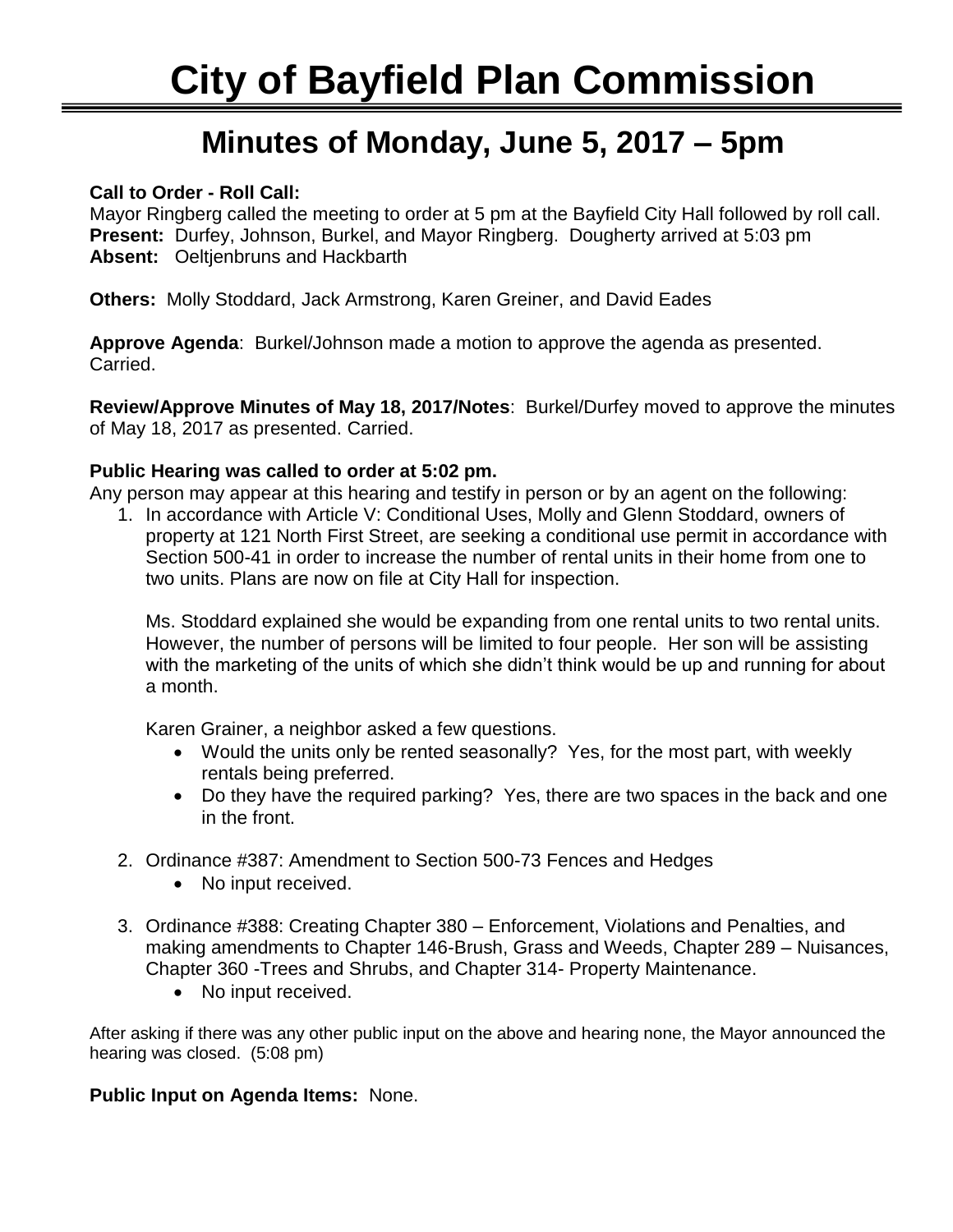## **Agenda Item(s):**

1. **Review and possibly make determination on B&B Conditional Use Permit Application from Glenn and Molly Stoddard, 121 No. First Street, Bayfield**

Burkel/Dougherty moved to approve the application as presented allowing the rental of 2 units; four persons total. Discussion ensued. The Commission made it clear, the B&B is only to be operated when an owner can be present at the time of rentals. Carried.

- 2. **Ordinance #387: Review and make recommendation regarding adoption to Common Council:** Burkel/Johnson made a motion to recommend adoption of Ordinance #387 as presented to the City of Bayfield Common Council. Carried.
- 3. **Ordinance #388: Review and make recommendation regarding adoption to Common Council:** Burkel/Johnson moved to recommend adoption of Ordinance #388 to the City of Bayfield Common Council, but to add the following language:
	- Section 146.2 E. Abatement of nuisance. "If the Weed Commissioner, *or designee*"
	- Section 289-8 Enforcement; violations and penalties. "Enforcement. The Chief of Police, Fire Chief, Public Works Director and Building Inspector *Zoning Administrator* shall…."
	- Eliminate Tourist Room Language from CUP Application, and
	- Update Noxious Weeds list, if needed

Carried.

## 4. **Temporary Non-Profit Sign Applications**:

- Bayfield Chamber of Commerce & Visitor Bureau
	- o 2017 Garden Tour, June 3 (Approx. 17 Signs)
	- o 2017 Blessing of the Fleet, June 11 (26 Signs)
	- o 2017 Apple Pie Contest & Tasting, September 29 (26 Signs)
	- o 2017 Holiday Spirit Gallery Tour, December 2 (Approx. 7 Signs)
- Bayfield Farmer's Market Saturdays, June 17 to October 21, 2017 (7 Signs)
- Bayfield Summer Concerts Thursdays, July and August, 2017 (17 Signs) Johnson/Burkel moved to approve all of the Non-Profit Temporary Sign application as requested above. Carried.

## 5. **Review Raze/Repair Order for 320 North Second Street, Bayfield**

The Commission received a draft copy of an Official Order to Raze or Repair Building. Hoopman expressed that Ms. Deragon has been very cooperative in the past and forthcoming with their goals and objectives. In a recent conversation, she expressed they were seeking prices to have the building torn down and thought that would happen sometime this summer. Price was a factor though. After some additional discussion a motion was made by Johnson/Burkel to delay sending the official notice and to continue working with Ms. Deragon; specifically, Hoopman is to provide them with the information for another contractor to solicit pricing and asking them to provide the Commission with a written update by their July 25, 2017 Meeting. The Commission would like to see this building down by the end of summer.

## 6. **2001-2021 Comprehensive Plan Review: Work Session / Review Maps**

The Commission received copies of the appropriate Comp. Plan Maps for review along with two draft copies of City owned and all public owned maps.

- The Parking Map needs updating. Public Works will be looking at that at their next meeting. A newly formed Parking Committee may also want to provide input.
- Updates to the Housing Conditions Map are needed
- A map showing Seasonal Housing vs. Year around was requested.
- The assessed value map could be updated using current values.